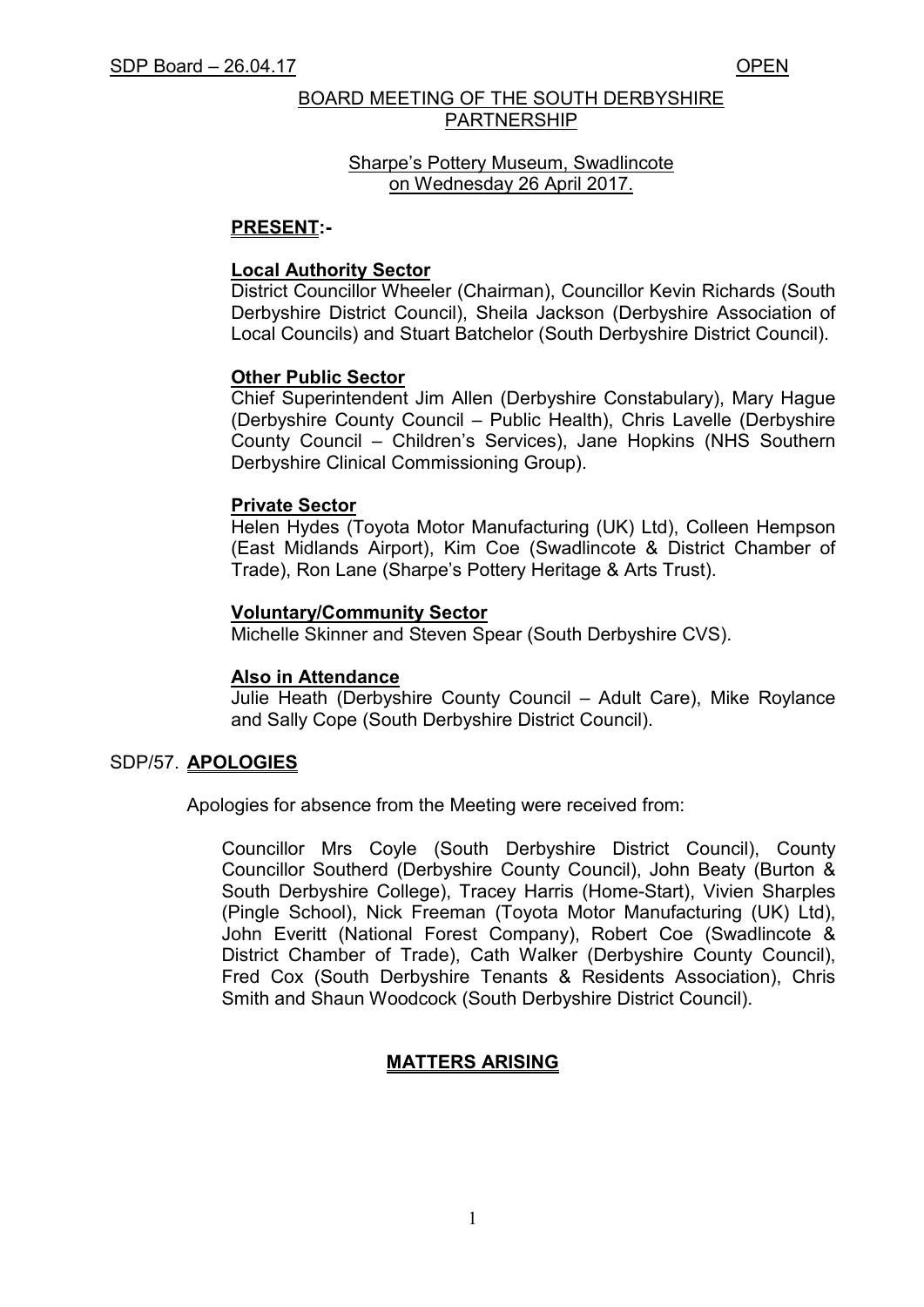## SDP/58. **INTRODUCTIONS**

 The Chairman informed the Board that Fred Cox representative from the South Derbyshire Tenants & Residents Association has resigned. The Chairman recorded his thanks for his support over many years. A record of thanks to be sent on behalf of the Board Members. **ACTION: SB/SC**

Introductions took place.

Apologies were noted.

## SDP/59. **DECLARATION OF INTEREST**

None.

# SDP/60. **MINUTES**

The Minutes of the Meeting held on 25 January 2017 were taken as read, approved as a true record and signed by the Chairman.

## SDP/61. **MATTERS ARISING**

 Michelle Skinner gave an update on the Community Fund bid; A substantial bid for Gresley Old Hall had been unsuccessful. Plans to submit bids for smaller funds ongoing. SB gave an update on the success of the Community Fun Day held at Gresley Old Hall, the event was also a consultation event to increase community use of the Old Hall.

 Compassionate Communities currently out to tender. An update to be provided by Julie Heath at the next meeting. **ACTION: JH**

## SDP/62. **STATE OF THE DISTRICT ECONOMY**

 Mike Roylance, Economic Development Manager gave a presentation on the State of the District Economy; the Unemployment (Claimant Count) figure for March 2017 was 0.8%. The South Derbyshire Economic Development Strategy for 2016-21 vision was highlighted along with the population growth of the District and the way forward in terms of Business, Skills and Infrastructure. A discussion took place on Brexit and the effects on migrant employees. Further discussions took place on unemployment amongst those aged 18-24 years which aligns with the Raising Aspirations work being done.

 Kim Coe gave an update on two projects that the Swadlincote & District Chamber of Trade are currently working on at Goseley Estate and Woodville with the introduction of senior citizen's coffee club and young people's homework club and out of school activities throughout the summer.

 Steve Spear highlighted Swarkestone Causeway both as a restriction on movement and an untapped tourism asset. He also highlighted concerns that Chellaston Academy could stop accepting pupils from Melbourne due to capacity issues.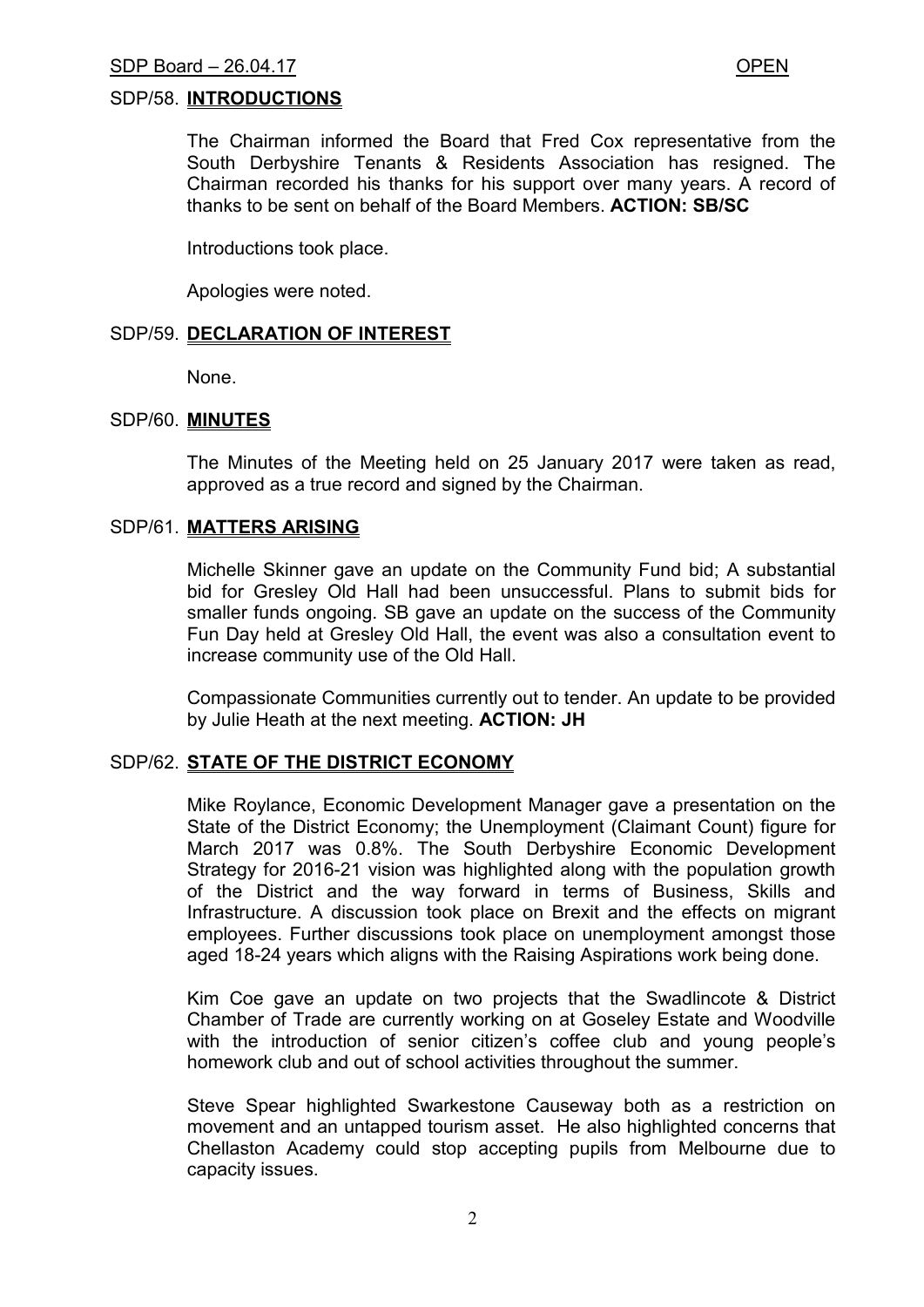Presentation slides to be circulated. **(ACTION: SC)** 

### SDP/63. **SUSTAINABLE COMMUNITY STRATEGY REFRESH REPORT**

 Michelle Skinner and Mary Hague gave an overview on the refresh of the Strategy. A full consultation report is available - See MS.

 One additional theme group is the Children & Young People. A three year review cycle for the Strategy is proposed to check on progress.

 The Board to focus on a Theme at a time in rotation to examine actions and impacts including case studies.

 Partners were asked to adopt the Strategy and share within their own governance structures.

 Partners asked to encourage member organisations to attend a proposed Partnership event in the Autumn to showcase partnership working.

 A discussion took place as to whether some issues were adequately highlighted in the Strategy including fear of crime, volunteering and older people (all are covered in the Action Plans).

 A letter of thanks on behalf of the Board to be sent to Kerrie Fletcher who had done a lot of work on the Strategy. **ACTION: SB** 

#### SDP/64. **2017/18 ACTION PLAN AND BUDGET**

 The Board approved the allocation of funds to support the delivery of the theme group's work programmes.

## SDP/65. **SUSTAINABLE COMMUNITY STRATEGY – FINAL QUARTER**

 The Partnership Newsletter gave an overview of each theme group's latest developments on their projects. The three theme group leaders gave a verbal update on the final Quarter.

 Mary Hague to circulate a report on the 2017/2018 Projects when available in May. **ACTION: MH**

 MH informed the Board of the new Health Partnership Manager – Shaun Woodcock who will continue Vicky Smyth's work.

 MH to pass on information to Sheila Jackson on the development of carers projects. **ACTION: MH**

 SB gave an update on Safer Communities: ASB Officer post secured for the next 3 years. Phil Marriott has now retired and the team is currently looking at how to support Neighbourhood Watch areas.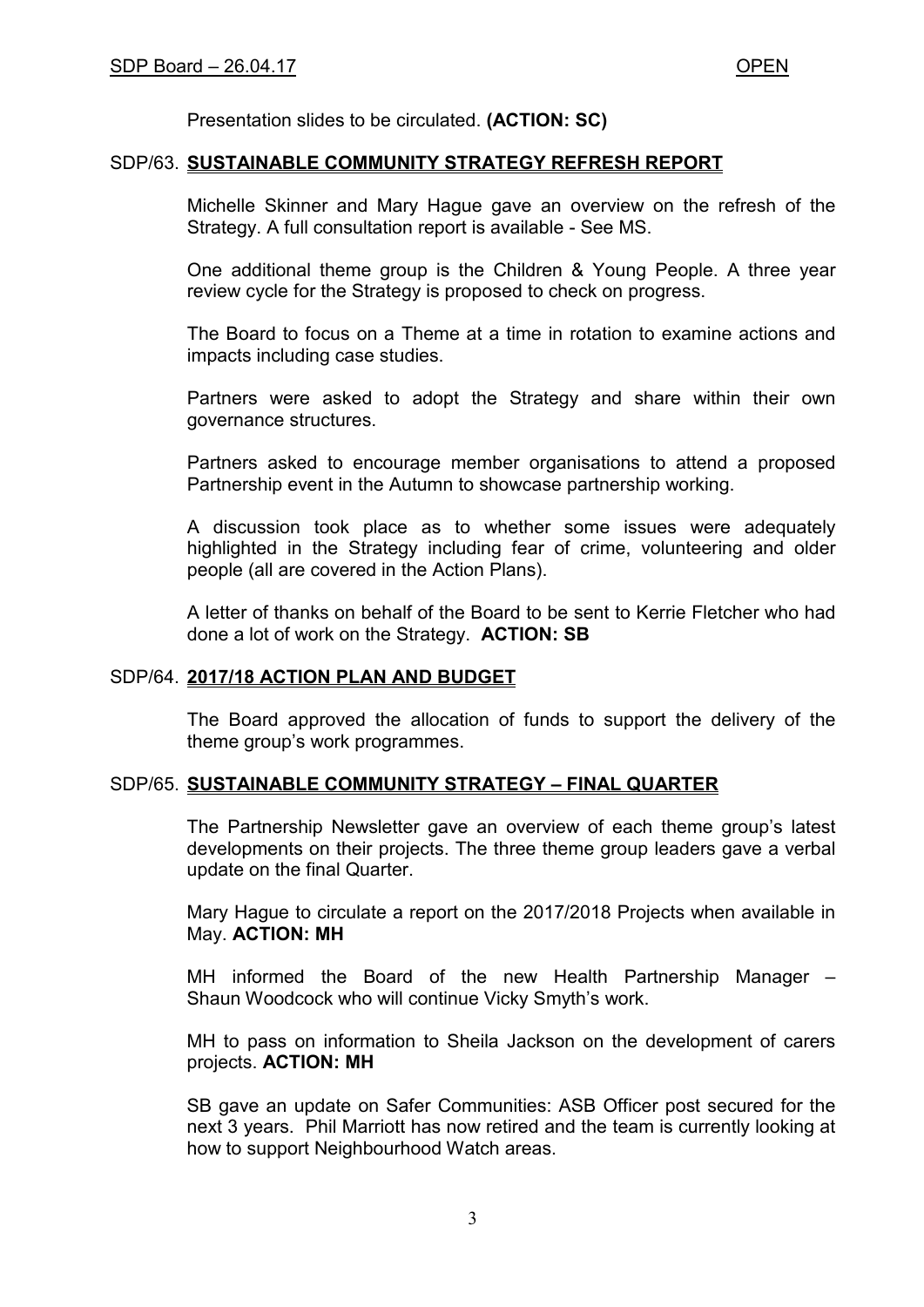# SDP/66. **VCS UPDATE**

 Michelle Skinner gave an update to the Board; the Shopmobility Service in Swadlincote has closed and transferred assets to the CVS; who are working with SDDC on a way forward for the service. The new Bank House service providers are due to meet with Michelle Skinner who will update the Board at the next meeting. **ACTION: MS**

# SDP/67. **THRIVING COMMUNITIES UPDATE**

 An update report on Thriving Communities had been circulated separately to the Agenda. SB gave an update on the progress of the Project to date.

## SDP/68. **FUTURE AGENDA ITEMS**

The future agenda items were agreed as follows:

- Sustainable Community Strategy Focus on a Theme Group.
- SDCCG Expand Physical Activity Policy.
- CAB Budgeting & Financial Management/Skills Training David Symcox.
- School Sports Partnership.

# **ACTION: SB/SC**

# SDP/69. **ANY OTHER BUSINESS**

 An update was provided by John Everitt, National Forest Company. **ACTION: SC** to circulate.

# SDP/70. **DATE OF NEXT MEETING**

## **Wednesday 26 July 2017 – 10:00am**

Venue: Oakland Village, Hall Farm Road, Swadlincote, Derbyshire, DE11 8ND.

R. WHEELER

# **CHAIRMAN**

The Meeting terminated at 11:50 am.